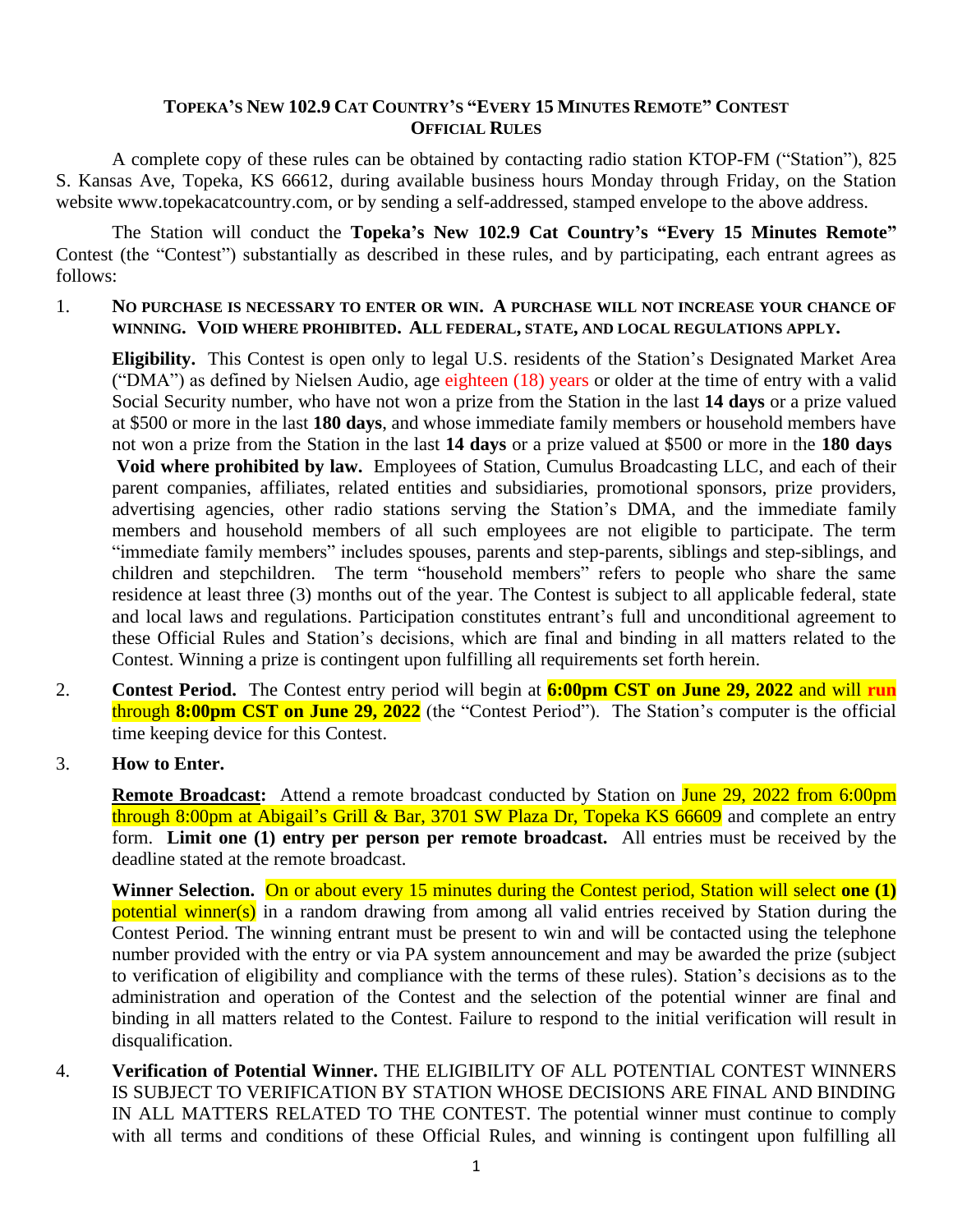requirements. The potential winner may be notified by email and/or telephone call after the date of random drawing and/or winner determination. The potential winner will be required to sign and return to Station, within three  $(3)$  days of the date notice is sent, an affidavit of eligibility and a liability/publicity release (except where prohibited) to claim the prize, if applicable. A winner who returns the affidavit of eligibility and liability/publicity release will be deemed to have accepted the contest prize and thereafter will not be permitted to rescind their acceptance of the prize and/or return the prize. If a potential winner cannot be contacted, fails to sign and return the affidavit of eligibility and/or the liability/publicity release within the required time period (if applicable), or if the prize or prize notification is returned as undeliverable, potential winner forfeits prize. In the event that the potential winner of a prize is disqualified for any reason, Station may award the applicable prize to an alternate winner by random drawing from among all remaining eligible entries. Unclaimed prizes may not be awarded.

5. **Prizes.** Eight (8) prizes will be awarded in this Contest.

Seven (7) winners will receive:

(a) one (1) pair of one (1) day general admission tickets to Country Stampede 2022

One (1) winner will receive:

(b) one (1) pair of three (3) day passes to Country Stampede 2022

The approximate retail value ("ARV") of prize (a) is **ONE HUNDRED FORTY DOLLARS** (**\$140).** 

The approximate retail value ("ARV") of prize (b) is **TWO HUNDRED SEVENTY DOLLARS** (**\$270).** 

## **TOTAL ARV OF ALL CONTEST PRIZES IS: ONE THOUSAND TWO HUNDRED FIFTY DOLLARS (\$2,180).**

**For entry to the prize event, each event attendee may be required to show valid proof of vaccination against the COVID-19 virus and/or valid proof of a negative test for the COVID-19 virus within 72 hours (or such other time as the event organizers require) prior to the event.**

Winner is responsible for all taxes associated with prize receipt and/or use. Odds of winning a prize depend on a number of factors including the number of eligible entries received during the Contest Period and listeners participating at any given time.

There is no substitution, transfer, or cash equivalent for prizes, except that the Station may, in its sole discretion and to the extent permitted by law, substitute prizes of comparable value or cash. The prizes are expressly limited to the item(s) listed above and do not include taxes, gratuities or any other expenses. Any tickets and/or gift certificates/cards awarded as part of a prize will be subject to the terms and conditions set forth by the issuer and are valid only on the date(s) printed on the tickets or gift certificates/cards. Other restrictions may apply.

If any prize or a portion of any prize is postponed, cancelled, or otherwise unavailable due to disease, epidemic, pandemic, quarantine, any acts of government and/or any reason that is beyond the control of Station or any Sponsor, then no substitution shall be provided. Station and any Sponsors make no representation or warranty about the safety of any prize. By accepting and using a prize, each winner acknowledges and assumes all risks of accepting and using the prize, and any other risks associated with the prize.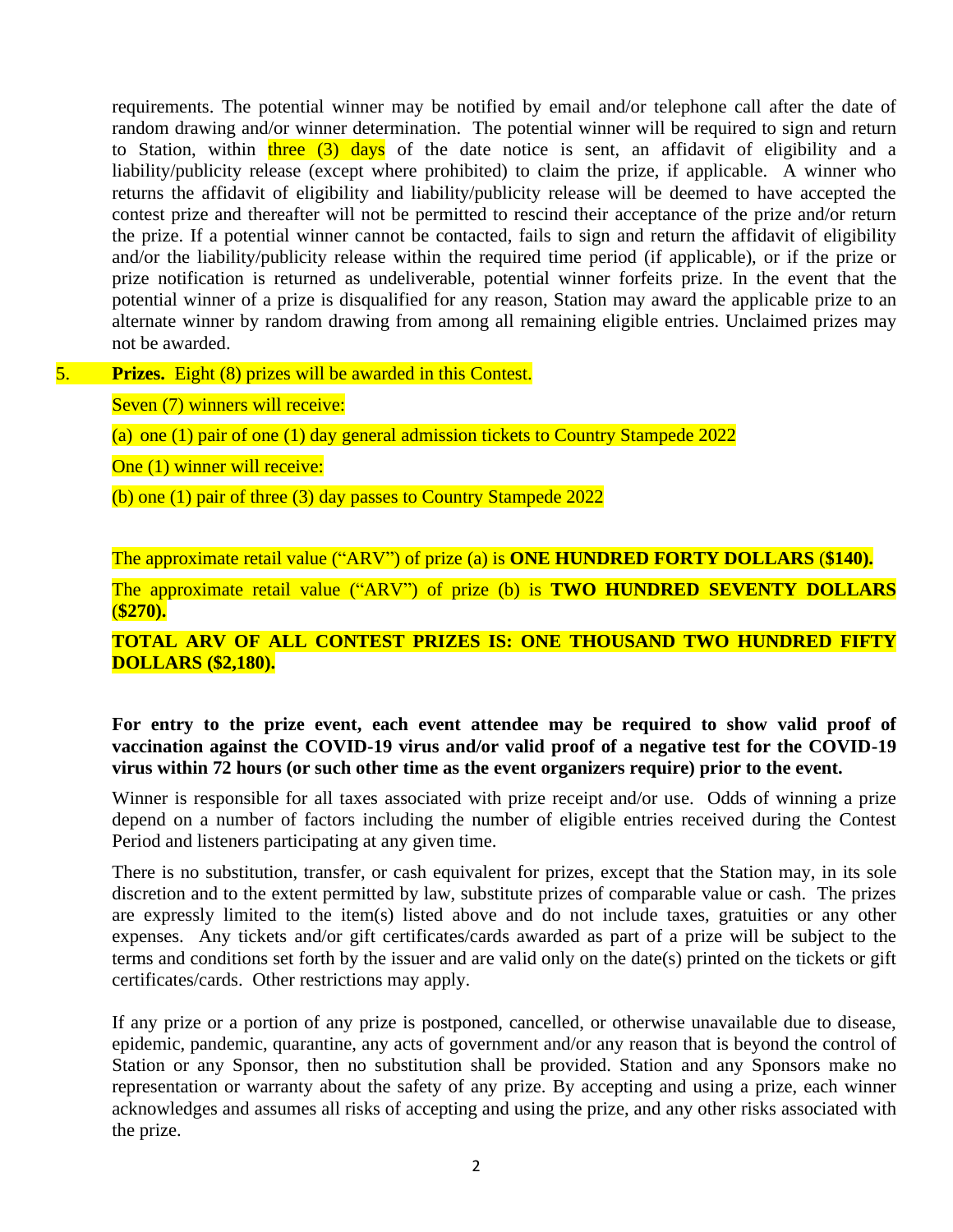- 6. **Entry Conditions and Release.** By entering, each entrant agrees to: (a) comply with and be bound by these Official Rules and the decisions of the Station and Sponsor(s), which are binding and final in all matters relating to this Contest; (b) release and hold harmless Station, Sponsor(s), Cumulus Media New Holdings Inc., and each of their affiliated companies, participating sponsors, the prize suppliers and any other organizations responsible for sponsoring, fulfilling, administering, advertising or promoting the Contest, and each of their respective past and present officers, directors, employees, agents and representatives (collectively, the "Released Parties") from and against any and all claims, expenses, and liability, including but not limited to negligence and damages of any kind to persons and property, including but not limited to invasion of privacy (under appropriation, intrusion, public disclosure of private facts, false light in the public eye or other legal theory), defamation, slander, libel, violation of right of publicity, infringement of trademark, copyright or other intellectual property rights, property damage, or death or personal injury arising out of or relating to a entrant's entry, creation of an entry or submission of an entry, participation in the Contest, acceptance or use or misuse of prize (including any travel or activity related thereto) and/or the broadcast, exploitation or use of entry; and (c) indemnify, defend and hold harmless the Released Parties from and against any and all claims, expenses, and liabilities (including reasonable attorneys' fees) arising out of or relating to an entrant's participation in the Contest and/or entrant's acceptance, use, non-use or misuse of the prize.
- 7. **Publicity.** Participation in the Contest constitutes entrant's consent to use by the Station and its agent of entrant's name, likeness, photograph, voice, opinions, entry, and/or biographical information (including hometown and state) for promotional purposes in any media, worldwide, without further payment or consideration, unless otherwise prohibited by law.
- 8. **Taxes.** All State, Local, Federal and/or other taxes, duties, tariffs, title fees, licensing fees, or other fees for prizes awarded become the sole responsibility of the winner. All those who win a prize or prizes valued \$600 or more in any given year will be issued an IRS Form 1099 to report their winnings.
- 9. **General Conditions.** Station reserves the right to cancel, suspend and/or modify the Contest, or any part of it, if any fraud, technical failures or any other factor beyond Station's reasonable control impairs the integrity or proper functioning of the Contest, as determined by Station in its sole discretion. Station reserves the right in its sole discretion to disqualify any individual it finds to be tampering with the entry process or the operation of the Contest or to be acting in violation of these Official Rules or acting in an unsportsmanlike or disruptive manner. Any attempt by any person to deliberately undermine the legitimate operation of the Contest may be a violation of criminal and civil law, and, should such an attempt be made, Station reserves the right to seek damages from any such person to the fullest extent permitted by law. Station's failure to enforce any term of these Official Rules shall not constitute a waiver of that provision.
- 10. **Limitations of Liability.** The Released Parties are not responsible for: (a) any incorrect or inaccurate information, whether caused by Station, Sponsor(s), entrants, printing errors or by any of the equipment or programming associated with or utilized in the Contest; (b) technical failures of any kind, including but not limited to malfunctions, interruptions, or disconnections in phone lines or network hardware or software; (c) unauthorized human intervention in any part of the entry process or the Contest; (d) technical or human error that may occur in the administration of the Contest or the processing of entries; or (e) any injury or damage to persons or property that may be caused, directly or indirectly, in whole or in part, from entrant's participation in the Contest or receipt or use, non-use or misuse of any prize. No more than the stated number of prizes will be awarded. In event that a production, technical, programming or other error causes more than stated number of prizes as set forth in these Official Rules